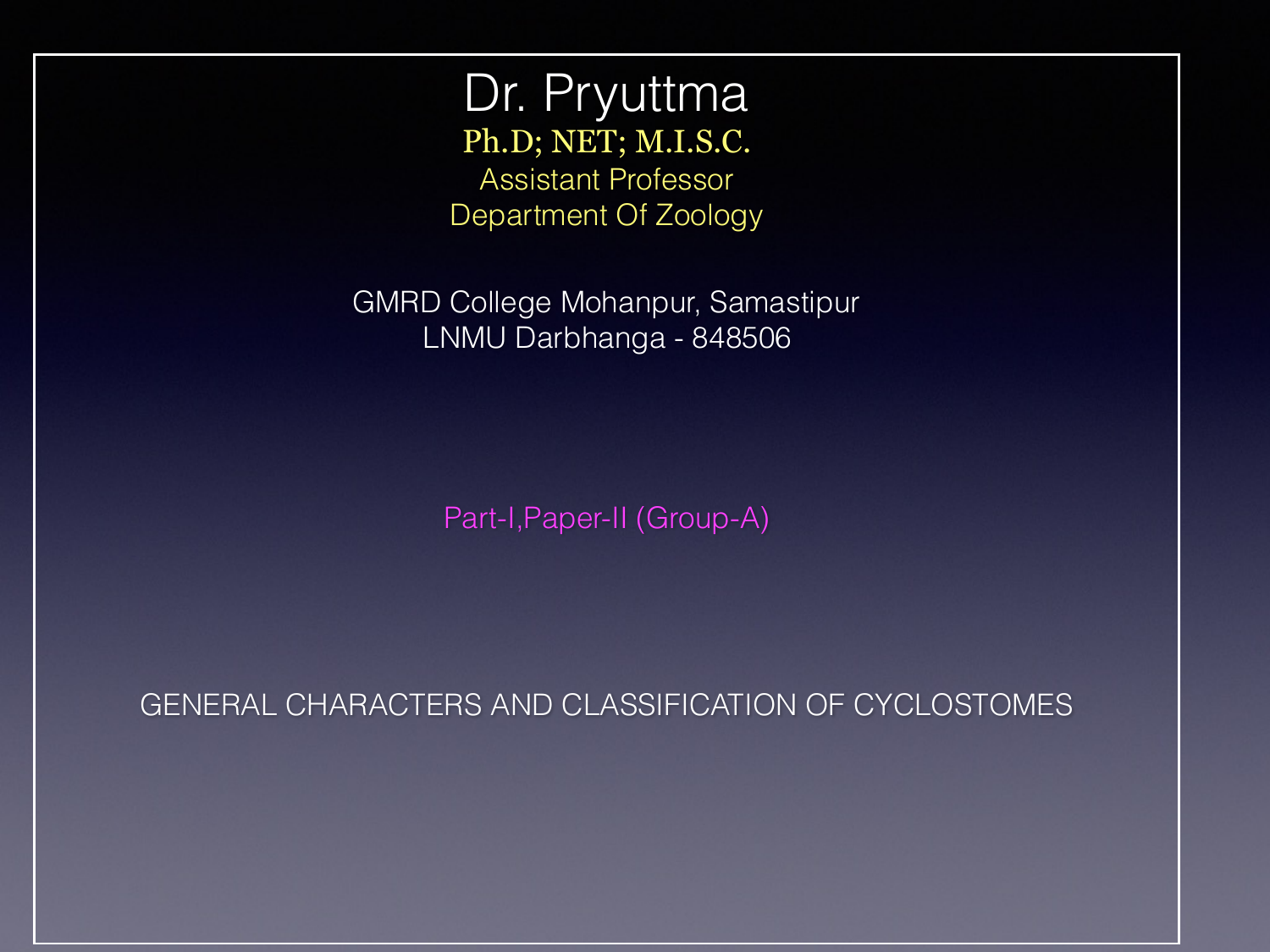

#### **GENERAL CHARACTERS AND CLASSIFICATION OF CYCLOSTOMES**

BY DR. PRYUTTMA GMRD COLLEGE, MOHANPUR, SAMASTIPUR LNMU, DARBHANGA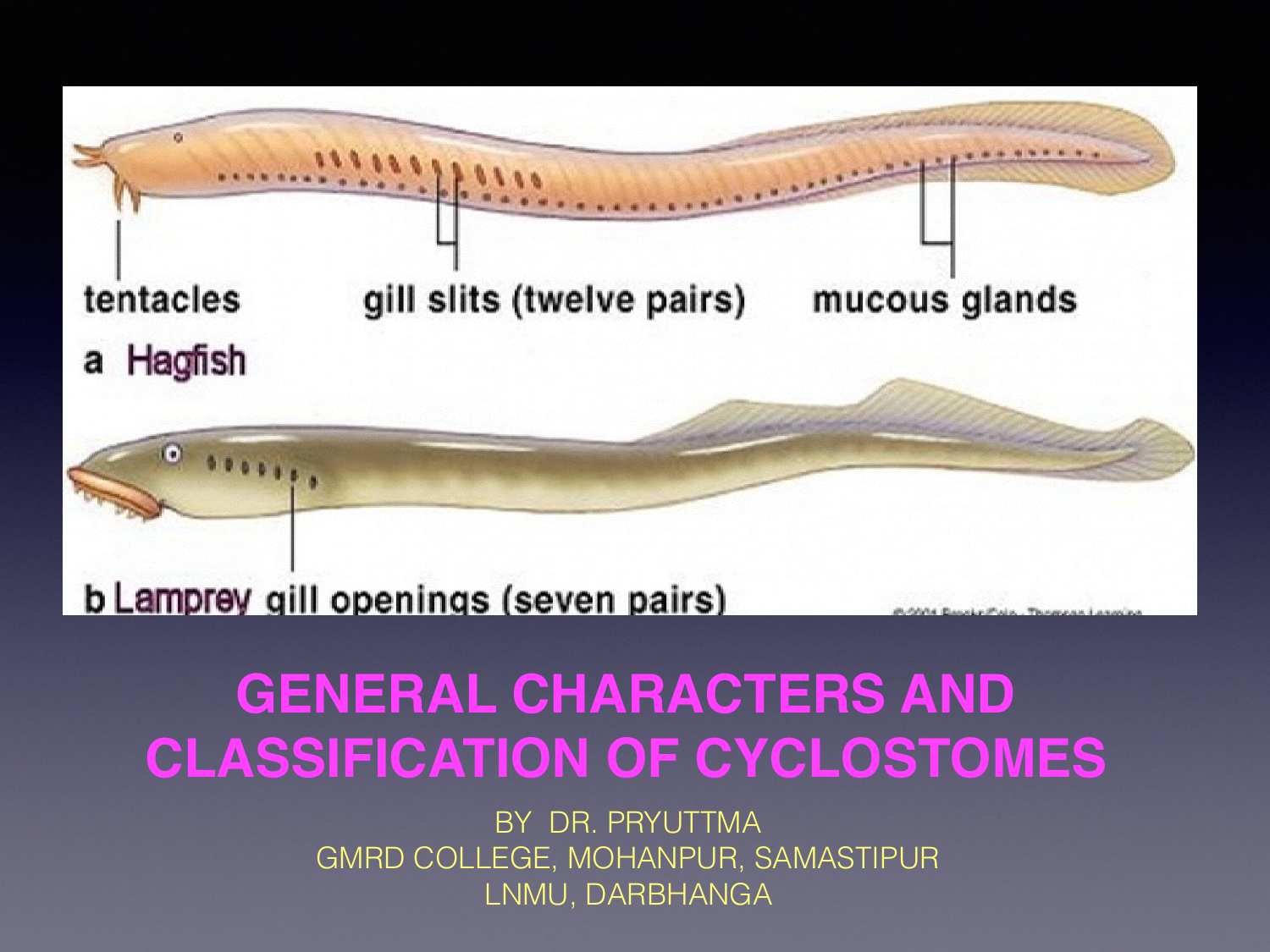# GENERAL CHARACTERS OF CYCLOSTOMES

Cyclostomes' are jawless vertebrates. They are primitive vertebrates. The cyclostomes are marine or fresh-water vertebrates.

It includes the lampreys and hag fishes.

- 1 The body is long, eel like. It shows trunk and compressed tail.
- 2 Paired fins are absent. Median fin is supported by cartilaginous fin-rays.
- 3 The skin Is soft and smooth. It is slimy. It as scale less.

4 Z shaped myomeres are present in the trunk and tail Protractor and retractor muscles move the tongue.

- 5 In this group a true coelom is seen.
- 6 These vertebrates will not have jaws, hence called Agnatha.
- 7 The mouth is circular. It works like a sucker. It is surrounded by tentacles.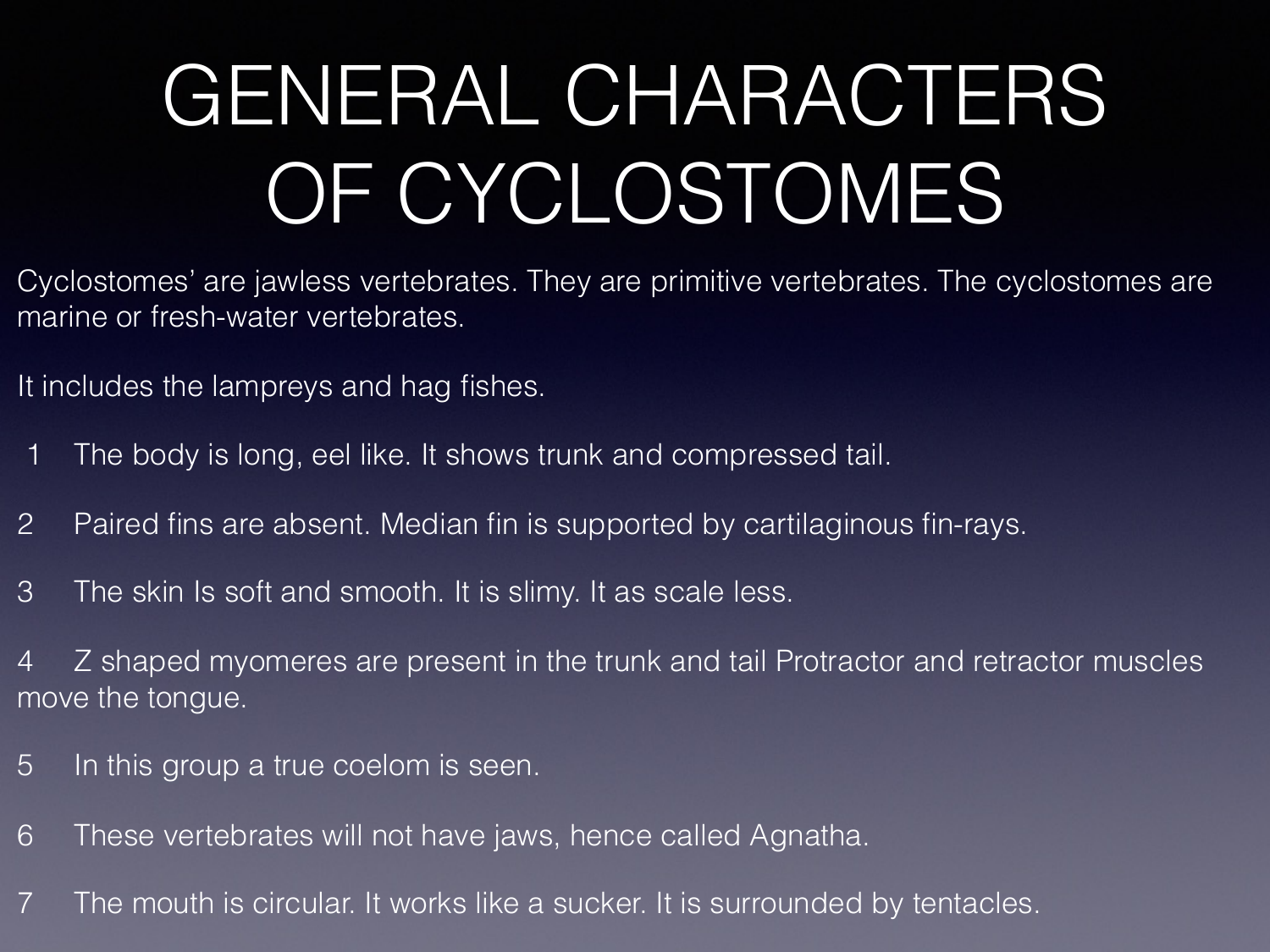- 08. Tongue bears teeth.
- 09. Stomach is absent and oesophagus leads into the intestine.
- 10. Endoskeleton is present.
- 11. Skull is simple and primitive.
- 12. Notochord persists throughout life.
- 13. Vertebrae are represented by neural arches, around the notochord.
- 14. Five to sixteen pairs of gills are present in sac like pouches
- 15. The heart is two chambered. Sinus venous is present, but conus arterlcsus is absent.
- 16. Blood contains leucocytes and Irregular nucleated erythrocytes.
- 17. Brain is seen.
- 18. Ten pairs or less number of cranial nerves are present.
- 19. Nasal sac is single and median.
- 20. Lateral line sense [organ](https://www.bioscience.com.pk/glossary/organ) is present.
- 21. Excretory system includes a pair of mesonephric kidneys.
- 22. Sexes are separate.
- 23. Gonad is single and without a gonoduct.
- 24. Development may be direct or with a long [larval stage](https://www.bioscience.com.pk/topics/zoology/item/651-larvaes-of-animals).

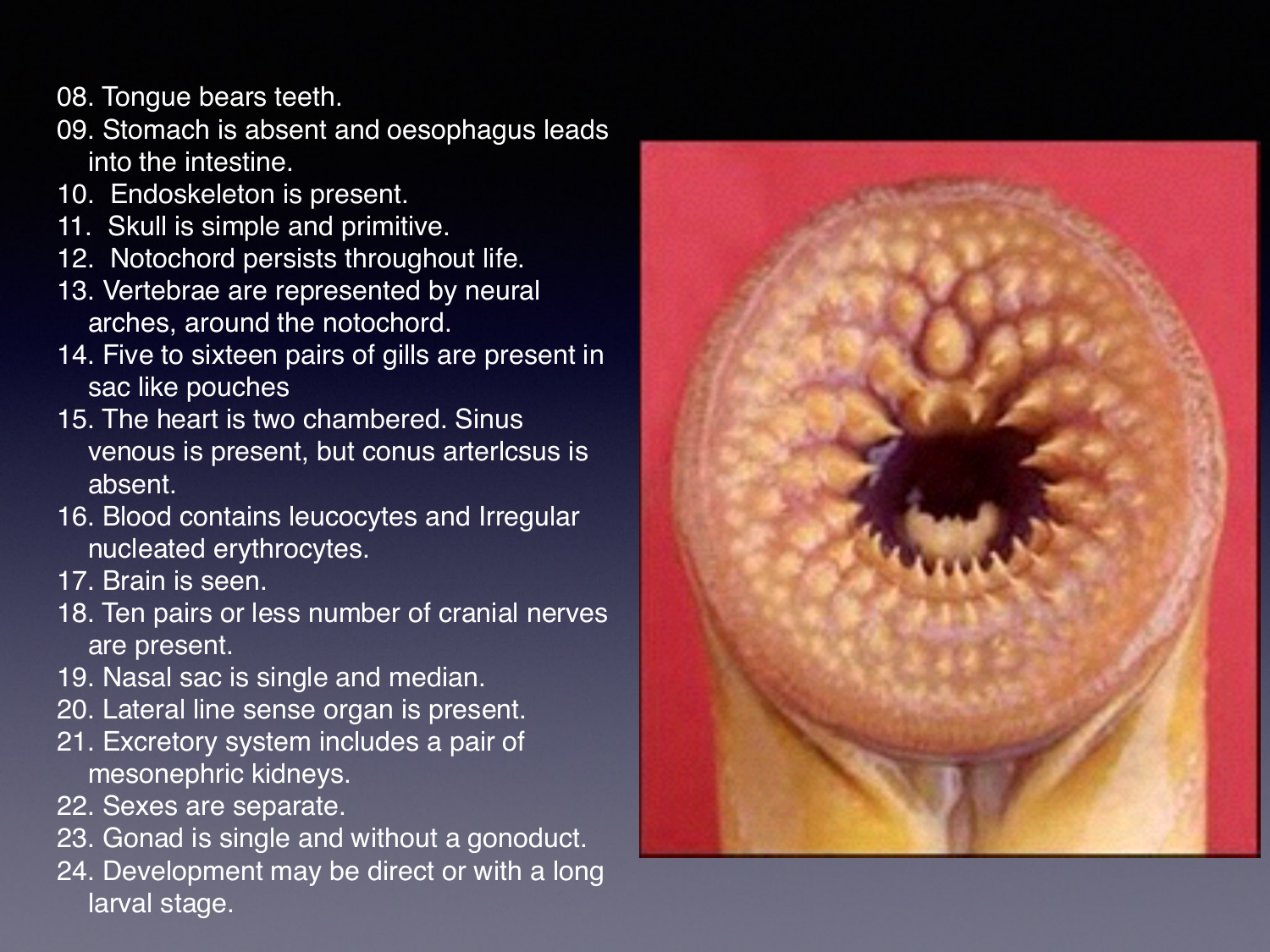## **CLASSIFICATION OF CYCLOSTOMES**

About 50 species of cyclostomes are recognised. They belong to two major divisions (Petromyzontiformes and Myxiniformes). They are termed variously as subclasses, orders or families. Because they possess a round jawless mouth, they are combined in the class Cyclostomata.

The similarity of these two groups is probably the result of convergent evolution. However, they show important and basic morphological differences which can be attributed to their long phylogenetic separation and different habits and habitats.

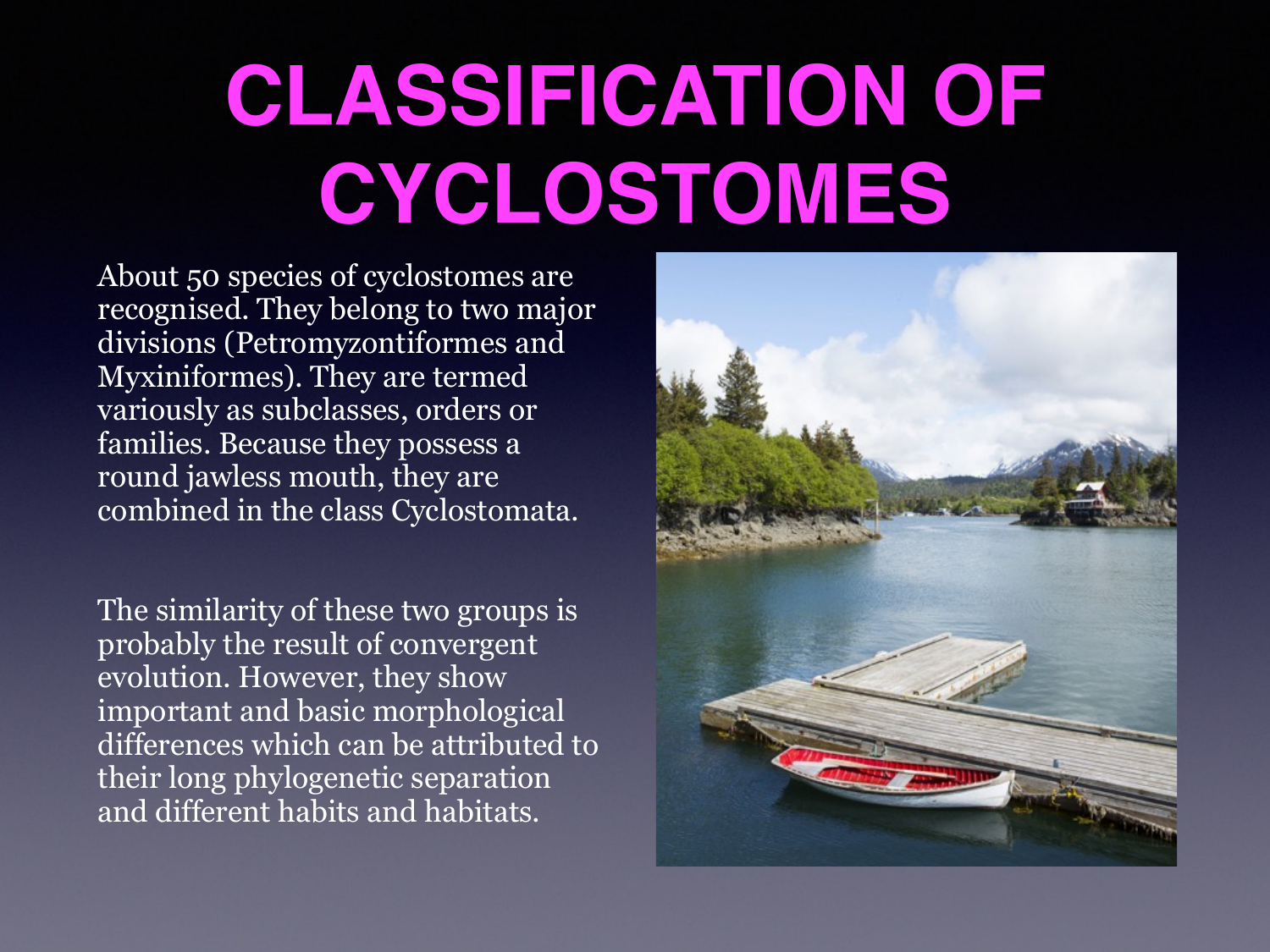## **Order 1: Petromyzontiformes (Gr., petros = stone; myzon = suck):**

Members of this order are called lampreys or lamper eels or lamperns or sand pride, etc. 1. Mouth ventral, suctorial with rasping tongue beset with many horny teeth.

2. Nostril dorsal. Nasohypophyseal sac terminates posteriorly in a blind sac, i.e., it does not communicate with the pharynx. 3. 7 pairs of gill-pouches and gill-slits which open into a separate respiratory pharynx below the oesophagus.

4. Dorsal fin well developed.

5. Branchial basket complete.

6. Dorsal and ventral roots of spinal nerves remain separate.

7. Ear with 2 semicircular canals.

8. Eggs numerous, small. Development indirect with a long larval stage and metamorphosis.

9. Both marine and freshwater forms. **Examples:**

Lampreys. Over 30 species. Petromyzon, Lampetra, Ichthyomyzon